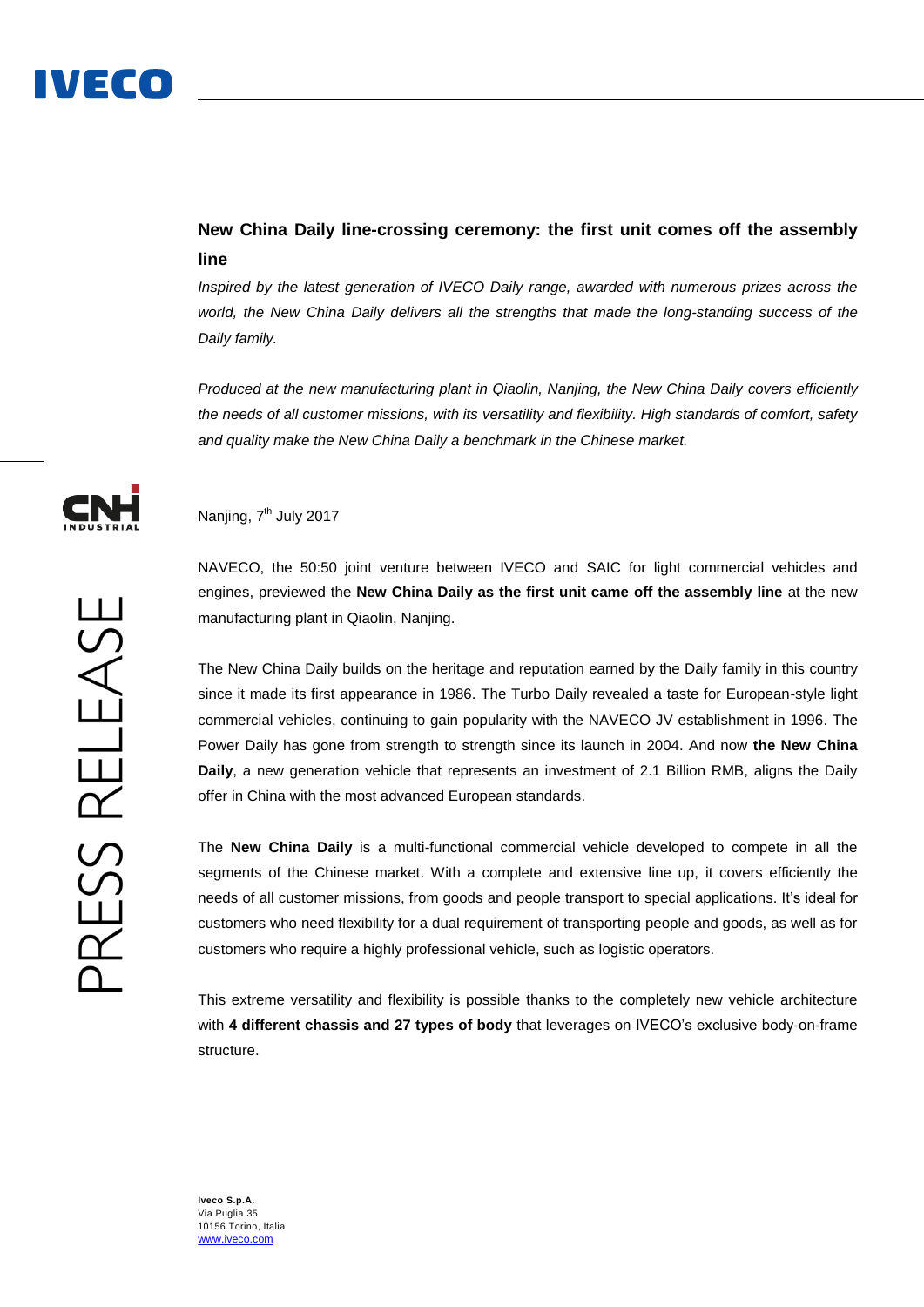# IVECO

The brand **new 7-ton version** has the strength to carry a bigger payload than any 7.5-ton medium range vehicle, and the line up also includes an ample **16.7 cubic-meter version**, unique among its competitors.

The New China Daily features the **F1 engine family** (2.3 l and 3.0 l), which, together with **smart energy-saving features** and improved aerodynamics, optimizes the trade-off between fuel consumption and performance.

The New China Daily also stands out for the **high standards of comfort and safety**. The car-like drive position and the redesigned dashboard with additional functionalities provide **improved ergonomics**, for a comfortable and safe drive. The **new QUAD-LEAF** front suspension increases the load carrying capacity of single-wheeled versions, conferring outstanding comfort and handling to the vehicle. These comfort, safety and productivity features make the New China Daily a benchmark in the Chinese market.

It also sets new standards of **intelligent connectivity**, integrating mobile devices with the vehicle's infotainment system, granting full control of the mobile Apps on-board. In addition, a constant communication flow between vehicle and driver, through the new easy-to-read TFT cluster with Thin-Film-Transistor liquid-crystal display (TFT LCD), makes life on-board easier and safer.

The New China Daily also benefits from CNH Industrial's standards of World Class Manufacturing (WCM) processes and high quality levels of the new NAVECO plant located in Qiaolin, Nanjing. The result is consistently high quality standards in every unit that leaves the assembly line.

The New China Daily will be available for sale in China starting from Q4 2017 and for export markets starting from 2018.

**Michele Lombardi, Vice President IVECO Asia Pacific**, stated: *"IVECO has entered the 4th decade of its presence in China. We have evolved with this market and will continue to support the transition to sustainable transport. With the New China Daily, IVECO offers customers a vehicle that stands out*  for technology, sustainability and manufacturing excellence. The New China Daily keeps the *strengths of the Daily family, which has known great popularity in China for the past 30 years, as testified by the over 570,000 vehicles sold."*